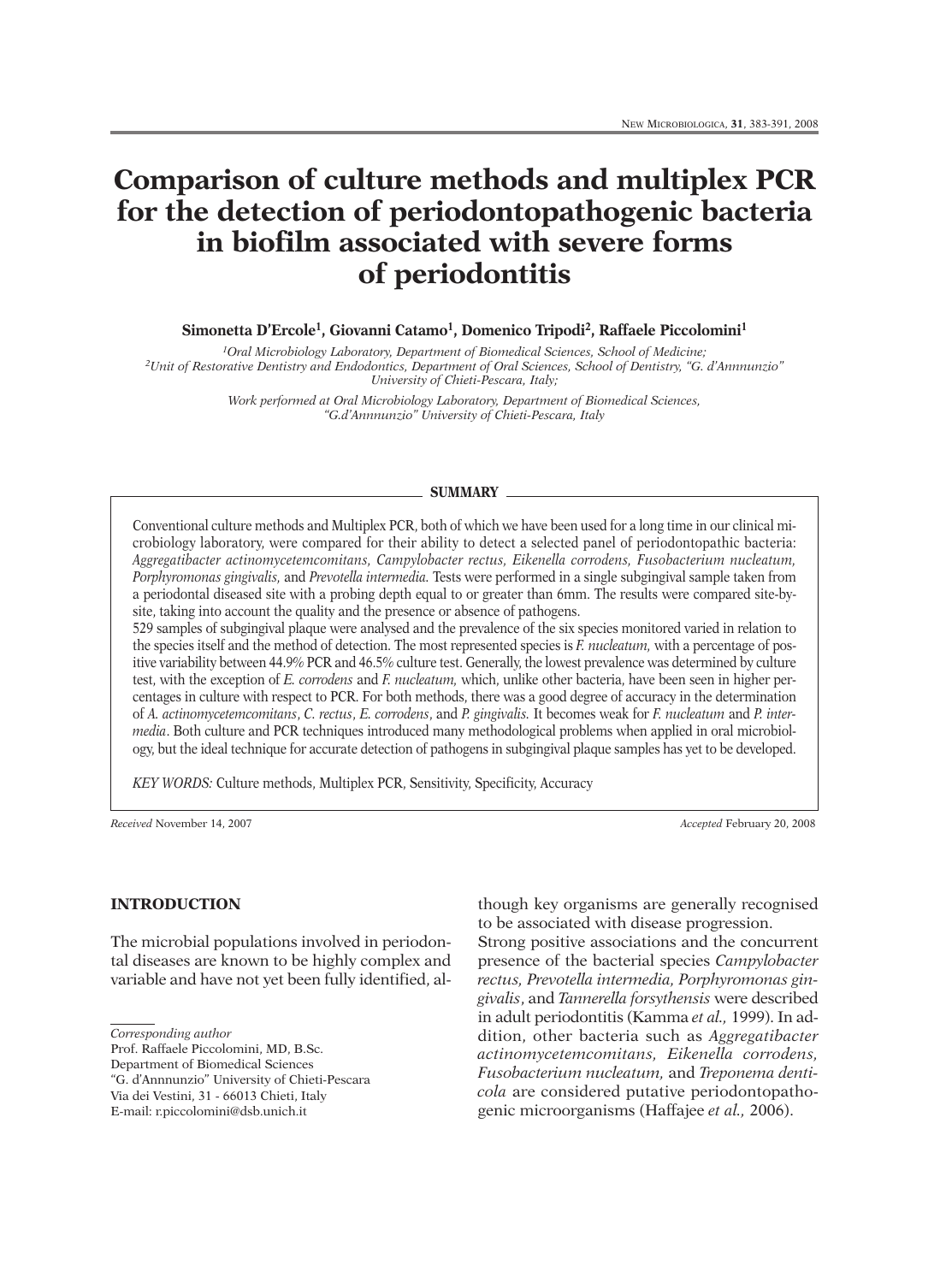Bacterial culturing has been the classic diagnostic method widely used in the study of the composition of dental plaque and is still generally used as the gold or primary standard when determining the utility of a new microbial test in periodontal microbiology (Lau *et al.,* 2004; Verner *et al.,* 2006).

The main advantages of this method are its capacity to detect multiple bacterial species simultaneously and the possibility of obtaining relative and absolute counts of cultured species. Moreover, it is the only method that can detect unexpected bacteria, characterise new species and permit the assessment of antibiotic sensitivity of the grown bacteria (Loomer 2004; Sanz *et al.,* 2004; Socransky *et al.,* 1998; Eick *et al.,* 2002). In contrast to the other detection methods, positive findings based on cultivation can be confirmed by subsequent testing.

However, culture techniques have many methodological problems when used in oral microbiology and attempts to culture anaerobic bacteria from periodontal pockets result in a significant underestimation of the quantity of *in situ* bacteria. Cultural procedures rely on the detection of viable organisms and require samples to be immediately processed upon acquisition in order to maximize bacterial survival, in conjunction with essential strict transport conditions. This method demonstrated an inability or difficulty in growing several bacterial species, e.g. *T. forsythensis* is uncultivable or extremely difficult to cultivate, spirochetes can account for 40% of the microscopic count but they are not grown by cultural procedures (Loesche *et al.,* 1992).

In addition, the anaerobic procedures themselves have many method error sources and only presumably identify putative pathogens, because the additional tests can sometimes be inconclusive. Additional errors can be associated with the sampling procedure, the media used, the degree of anaerobiosis employed and the type of dispersal procedures used. The magnitude of these errors may vary with each of the cultivable species found in plaque and could be as high as fivefold with some of the more fastidious species (Jervoe-Storm *et al.,* 2005).

Finally, the cultures require specific laboratory equipment and experienced personnel, are labour intensive, expensive, time-consuming and need a prolonged period before results can be obtained.

Such technical difficulties with culture methods suggested the need for a specific and rapid technology that does not require the preservation of viable microorganisms, and which could be a more rapid method of identifying multiple bacterial species coincidentally. This need has led to the development of other bacterial detection methods, including the PCR.

The Polymerase Chain Reaction (PCR) fulfils this need since it can specifically identify microorganisms in clinical samples by testing for the presence of species-specific sequences of DNA. It is extremely sensitive, being able to detect even one copy of the searched DNA target and does not require rigorous conditions for transport of samples from the clinical department to the laboratory (Sanz *et al.,* 2004).

Riggio *et al.* (1996) reported that PCR is a powerful diagnostic tool that can detect low numbers of periodontal pathogens with a high degree of accuracy in subgingival plaque samples. It is rapid, with results being available within hours of sample acquisition, cheaper and less labour-intensive than conventional culture methods and permits many more samples to be easily screened at one time. With these advantages in mind, they proposed that PCR should be regarded as the "gold standard" for identifying major periodontal pathogens in subgingival plaque samples.

The purpose of this study was to compare the ability of culture methods and Multiplex PCR to detect a selected panel of periodontopathic bacteria in a single subgingival sample taken from a periodontal diseased site with a probing depth equal to or greater than 6mm.

Results of the comparison would serve to determine which procedure would be best to use as the reference procedure.

# **MATERIAL AND METHODS**

#### **Patients and samples**

A total of 529 subgingival plaque samples were collected from patients with advanced chronic periodontitis (mean age 63±10.4 years; range 41-77 years) with probing depth (PD) values equal or more than 6 mm in the experimental sites. The subjects had to comply with the following criteria:

1. positive for diagnosis of mild-to-severe chronic periodontitis;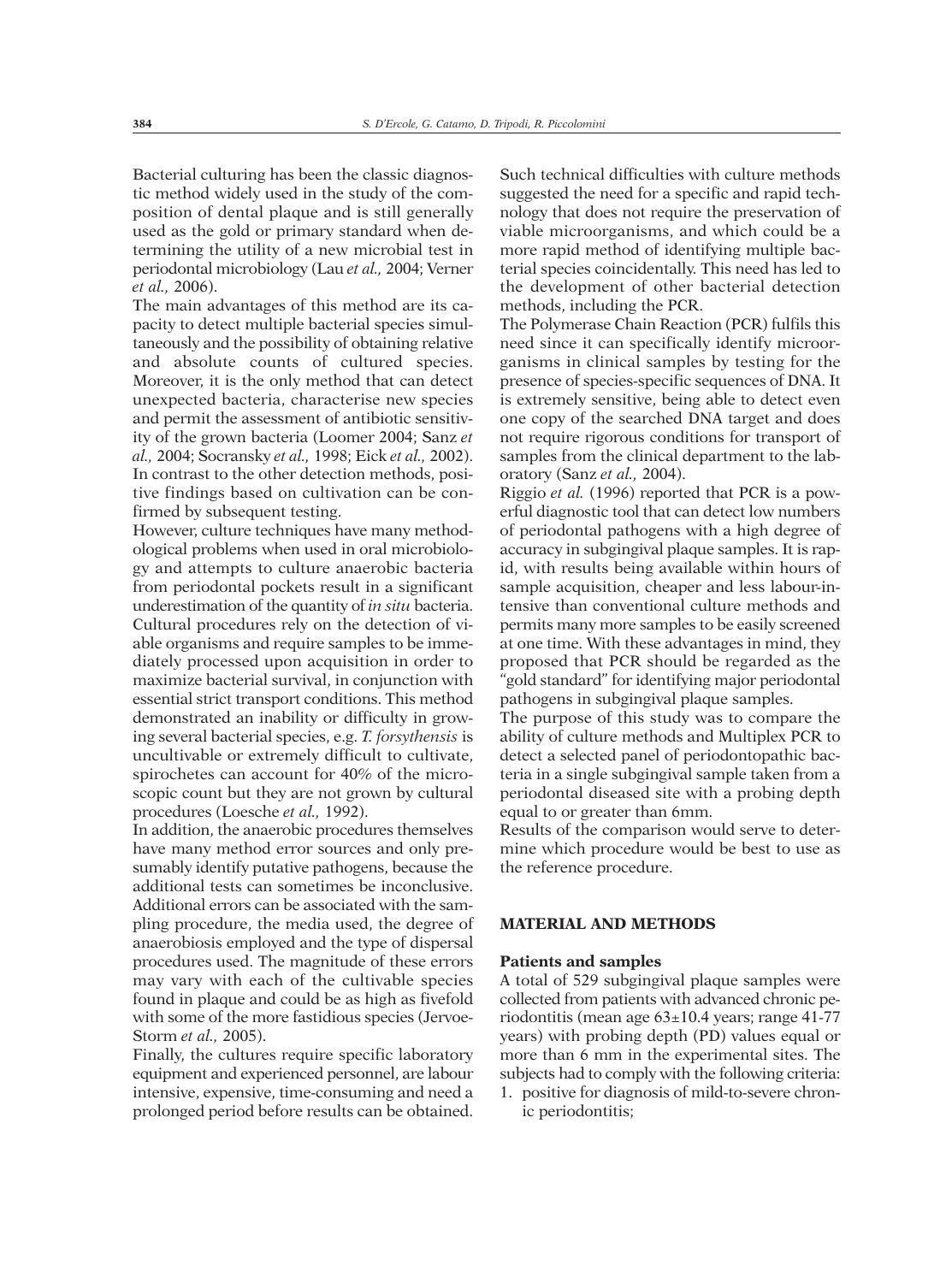- 2. good general health in accordance with their medical history, blood pressure, pulse rate;
- 3. negative for the use of any antibiotic or antiinflammatory drugs within the 6 months preceding the beginning of the study.

Subgingival plaque was collected for microbiological evaluation at the predetermined site during a screening visit as follows: the sites were isolated with cotton rolls; removal of supragingival plaque by a sterile curette (Asadental, Bozzano, Italy); gingival surface was dried and plaque samples were obtained by insertion of three standardised #30 sterile paper points (Inline, Turin, Italy) at the deepest part of each periodontal pocket and left *in situ* for 15 s. The paper points were transferred to a test tube containing 1 ml of the VMGA III transport medium under anaerobic conditions, and immediately sent to the microbiological laboratory. After thoroughly shaking by vortex for 60 s, 500 µl of the transport medium was used for culturing method, and 500 µl for PCR analysis.

## **Microbiological procedures**

## *Culture conditions*

Generally, isolation of microorganisms was carried out by methods previously reported (Paolantonio *et al.,* 2004). In particular, in the case of some bacterial strains, special microbiological procedures were applied. Each sample was subjected to a series of 10-fold dilutions (to  $10^{-4}$ ) in 0.1 M phosphate buffer and aliquots of 100 µl from each dilution were spread onto different selective media.

In brief, the following plates were inoculated and incubated at 37°C for 7 days in an anaerobic chamber (80/10/10,  $N_2/H_2/CO_2$ ; Don Whitley Scientific Ltd, Shipley, UK; International PBI SpA): CVE (trypticase soy agar, yeast extract 5 g/l, sodium chloride 5 g/l, glucose 2 g/l, tryptophan 0.2 g/l, crystal violet 5 mg/l, erythromycin 4 mg/l, defibrinated sheep blood) (Walker *et al.,* 1979), to assess *Fusobacterium nucleatum*; KVLB-2 (kanamycin 75 ug/ml, vancomycin 2 ug/ml, laked blood) to assess the black-pigmented *Porphy romonas gingivalis* and *Prevotella intermedia* (Kamma *et al.,* 1999); Wolinella agar (trypticase soy agar, vancomycin 9 ug/ml, ferrous sulphate 0.2 g/l, sodium thiosulphate 0.3 g/l, sodium fumarate 3 g/l, sodium formate 2 g/l) for the isolation of *Campylobacter rectus* (*Kamma et al.,* 1999), Brucella agar (BA) plates enriched with 5% de-

fibrinated sheep blood and 5 ug/ml clindamycin to assess *Eikenella corrodens* (Goldstein *et al.,* 1983). A definitive identification of all representative isolates was then obtained by subculturing onto Brucella blood agar (Oxoid) followed by inoculation of purified cultures onto a commercially packaged automated system (BioMérieux Italia SpA, Rome, Italy).

Aliquots of 0.1 ml of the appropriate dilution were also spread onto TSBV (trypticase soy, serum, bacitracin 75 ug/ml, vancomycin 5 ug/ml) agar plates, a selective medium for *Aggregatibacter actinomycetemcomitans* (Slots 1982) and then cultured at 37°C in a microaerophilic environment (5%  $CO<sub>2</sub>$ , 95%  $N_2$ ). After 7 days, the TSBV agar plates were examined for the presence of *A. actinomycetemcomitans*. Small translucent, slightly convex, circular colonies, often with a star-like inner structure and adherent to the agar surface, were subcultured for identification. A definitive identification was made on the basis of Gram stain, nitrate reduction, production of catalase, urease and indole, growth on McConkey agar and fermentation reactions to carbohydrates (fructose, glucose, lactose, maltose, mannitol, sucrose and xylose) supplemented by the profiles of preformed enzymes (API-ZIM System, BioMérieux Italia SpA, Rome, Italy). For each microbial species, data were recorded as the count of CFUs/ml on the growth plate.

#### *DNA-extraction*

Nucleic acids were extracted within 24 to 48 hours from specimen collection. The samples were vortex-mixed and centrifuged to collect the cells. The pellet was suspended in 300 µl of lyses buffer (50 mM Tris, 10 mM EDTA and 10% SDS) plus lysozyme (5 mg/ml) and incubated at 37°C for 1 h. Then, 125 µg of proteinase-K was added and after 1 hour incubation at 65°C, the DNA was extracted with phenol and chloroform-isoamyl alcohol treatment. Nucleic acids were precipitated in alcohol, washed with 70% (vol/vol) alcohol and suspended once more in sterile water. The DNA extracted from each sample was assayed by multiplex PCR for the detection of *A. actinomycetemcomitans, C. rectus, E. corrodens, F. nucleatum, P. gingivalis, and P. intermedia.*

## *PCR-detection*

Multiplex PCR was performed using specific primers for the 16S rRNA gene of each bacterium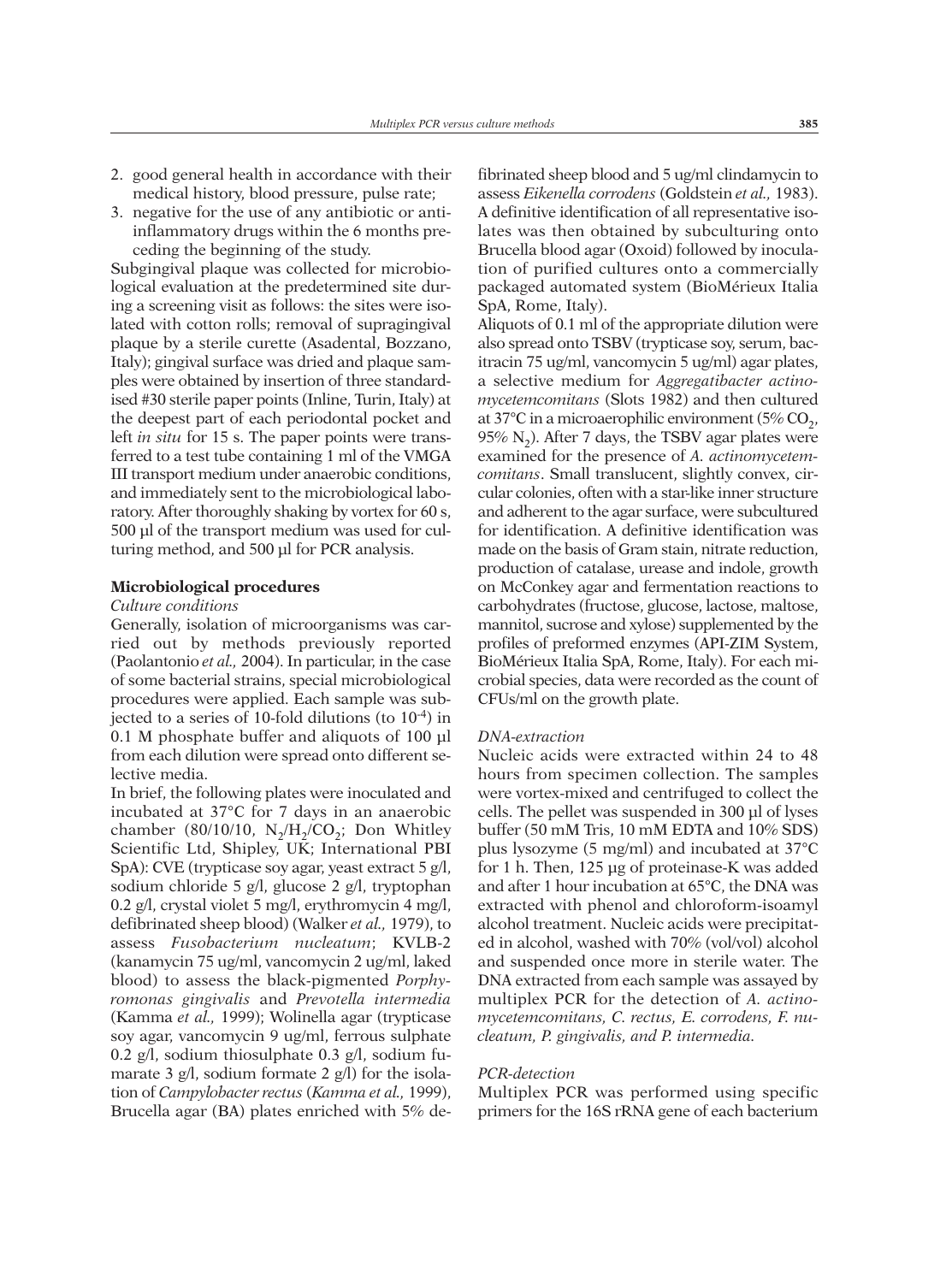(Santangelo *et al.,* 2004; D'Ercole *et al.,* 2006). PCR amplification reactions were carried out in a reaction mixture in a final volume of 100 µl consisting of 10 µl of DNA sample, and 90 µl of reaction mixture containing 30 pmol of each primer, 200 µM of a mixture of deoxynucleoside triphosphates, 1.5 mM MgCl2, 1 x PCR buffer (10 mM Tris-HCl, pH 8.0), 50 mM KCl, 2.5 U Hot Start Taq™ DNA Polymerase (Quiagen S.p.a., Milan, Italy). The PCR protocol was as follows: 98°C for 15 min followed by 40 cycles of 95°C for 30 s, 60°C for 1 min, 72°C for 1 min, and a final step of 72°C for 10 min.

PCR amplification was performed in an iCycler System (BioRad Laboratories Srl, Segrate, Milan, Italy). Amplicons were detected by electrophoresis of 20 µl of samples from each PCR tube in a 2% agarose gel in TAE (Tris-Acetate-EDTA buffer) for 2 h at 80 V. The amplification products were visualized and photographed under a UV light trans illuminator (Gel Doc 2000, BioRad) after 30 min of ethidium bromide (1 µg/ml) staining. A positive or negative identification was based on the presence of clear bands of the expected molecular size using a commercial DNA molecular weight marker (number VIII; Roche Diagnostics S.p.A., Milan, Italy). Each assay was performed once, and in case of disagreeing results, the assay was repeated once more.

#### **Data analysis**

The results were compared site-by-site, taking into account the quality and the presence or absence of pathogens. For the analyses, the ordinal responses were dichotomized, with a value of zero indicating the absence and a value of one indicating the presence of bacteria. Empirical estimators of sensitivity, specificity, positive and negative likelihood ratios, positive and negative predictive value, observed and expected accuracy were performed, using culture as the diagnostic reference standard. This analysis was repeated using the PCR results as the reference standard. The level of detection of the presence of bacteria for the various analyses was as follows: anaerobic culture  $\geq 10^3$ -10<sup>4</sup> CFU, multiplex PCR  $\geq 10^2$ -10<sup>3</sup> CFU.

For measuring the agreement between the anaerobic cultivation and multiplex PCR kappa-statistics (K) was used. For the description of the agreement of the results of both methods, the Spearman correlation coefficient (SPSS software package, version 11.0) was calculated.

# **RESULTS**

The frequency of detection of the six periodontopathogens as identified by culture and multiplex PCR are reported in Table 1.

An important relationship between the presence of periodontopathogenic bacteria and the serious form of periodontal disease was analysed. In particular, in the 529 samples of subgingival plaque analysed, the prevalence of the 6 species monitored varied as regards the species itself and the method of detection.

The most represented species is *F. nucleatum,* with a percentage of positive variability between 44.9% PCR and 46.5% culture test. The difference between culture method and PCR was pointed out when determining all the species analysed*.* Generally, the lowest prevalence was determined with the culture test, with the exception of *E. corrodens* and *F. nucleatum,* which contrary to other bacteria were seen in higher percentages of culture with respect to PCR.

The results, in relation to the two techniques, using both culture and PCR as reference assay, are

| <b>TABLE 1 - Presence of selected periodontopathic</b> |
|--------------------------------------------------------|
| bacteria determined by two separate detection          |
| methodologies in subgingival plaques taken from        |
| diseased sites.                                        |

|                                                                                                                 |                      | Detection methodology |
|-----------------------------------------------------------------------------------------------------------------|----------------------|-----------------------|
|                                                                                                                 | Culture<br>$\ddot{}$ | <b>PCR</b><br>$^{+}$  |
| Aggregatibacter<br>actinomycetemcomitans                                                                        | 10.77                | 24.57                 |
| Campylobacter rectus                                                                                            | 25.52                | 42.34                 |
| Eikenella corrodens                                                                                             | 45.18                | 32.7                  |
| Fusobacterium nucleatum                                                                                         | 46.5                 | 44.99                 |
| Porphyromonas gingivalis                                                                                        | 10.96                | 17.77                 |
| Prevotella intermedia                                                                                           | 22.87                | 31.76                 |
| the contract of the contract of the contract of the contract of the contract of the contract of the contract of |                      | $\cdots$ $\cdots$     |

Percentage of sites in which the indicated species was present in the plaque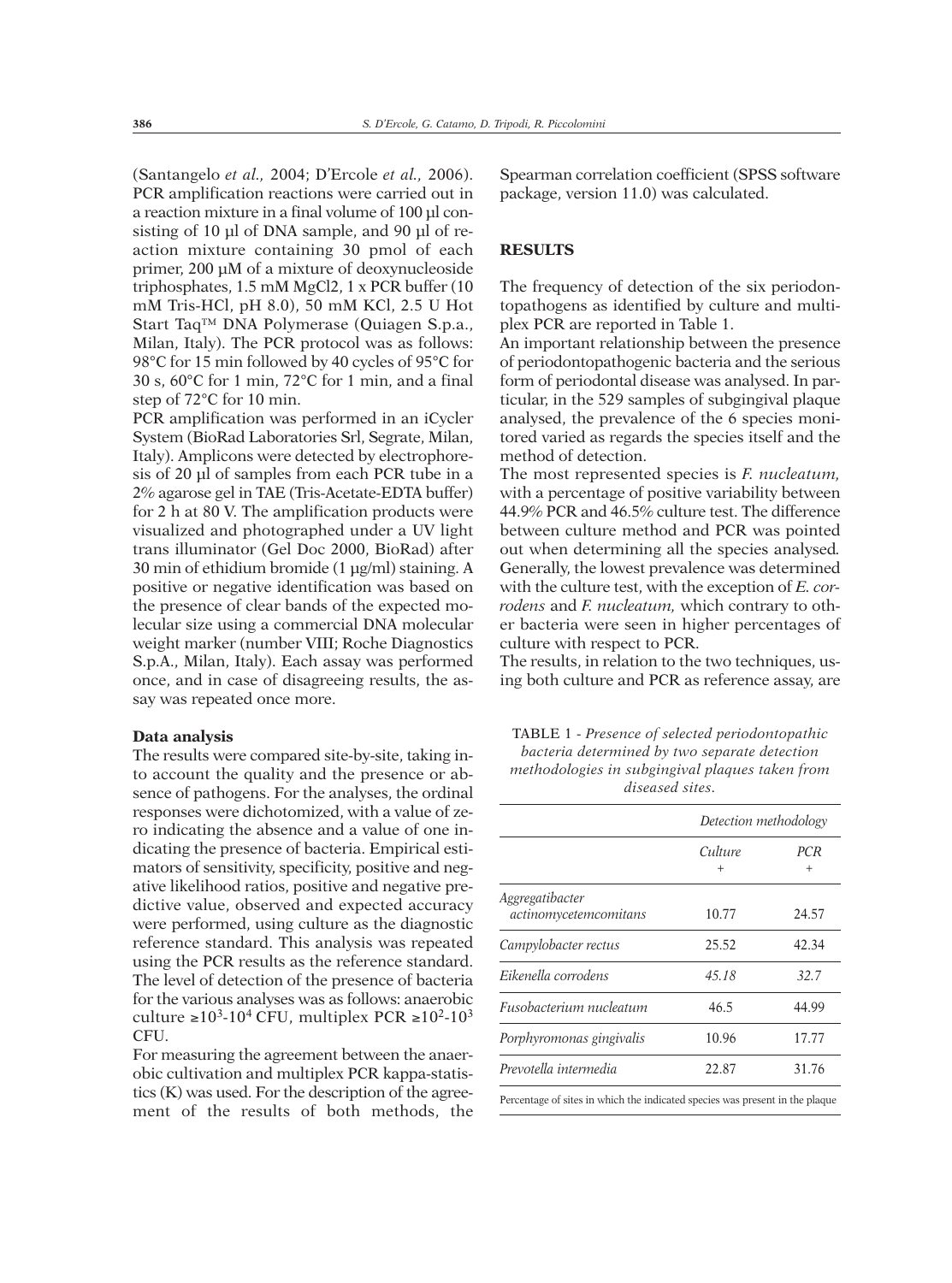reported in the Tables 2-7. The statistic analysis disclosed low and conflicting values in terms of sensitivity, specificity, positive and negative likelihood ratios, positive and negative predictive value, observed accuracy, expected accuracy of both

the analysed techniques compared to each other. The degree of accuracy among cultures and PCR was rather low.

It is possible to emphasize a coefficient of accuracy (k) of the value of 0.21 in the determination

TABLE 2 - *Comparison between culture and PCR procedures in their ability to detect Aggregatibacter actinomycetemcomitans in subgingival plaques.*

|                |                       |  |  |  |                                  |            | Reference procedure   |                                   |  |  |  |  |       |  |         |
|----------------|-----------------------|--|--|--|----------------------------------|------------|-----------------------|-----------------------------------|--|--|--|--|-------|--|---------|
| Test procedure | Culture<br><b>PCR</b> |  |  |  |                                  |            |                       |                                   |  |  |  |  |       |  |         |
|                | SE                    |  |  |  | SP LR+ LR- VPP                   | <i>VPN</i> | SE SP LR+ LR- VPP VPN |                                   |  |  |  |  | AO AA |  | K       |
| Culture        |                       |  |  |  |                                  |            |                       | 23.84 93.48 0.36 0.81 54.38 79.02 |  |  |  |  | 76.37 |  | 70 0.21 |
| <b>PCR</b>     |                       |  |  |  | 54.39 79.03 2.6 0.58 23.85 93.48 |            |                       |                                   |  |  |  |  |       |  |         |

SE = Sensitivity %; SP = Specificity %; LR+ = positive likelihood ratio; LR-= negative likelihood ratio; VPP = positive predictive value; VPN = negative predictive value; AO = observed accuracy%; AA = expected accuracy; K = agreement between two methods

TABLE 3 - *Comparison between culture and PCR procedures in their ability to detect Eikenella corrodens in sub gingival plaques.*

|                |    |  |         |                              | Reference procedure   |            |                                   |                  |   |
|----------------|----|--|---------|------------------------------|-----------------------|------------|-----------------------------------|------------------|---|
| Test procedure |    |  | Culture |                              |                       | <b>PCR</b> |                                   |                  |   |
|                | SE |  |         | $SP$ $LR+$ $LR VPP$ $VPN$    | SE SP LR+ LR- VPP VPN |            |                                   | AO AA            | K |
| Culture        |    |  |         |                              |                       |            | 65.89 64.88 1.87 0.52 47.69 79.65 | 65.22 51.67 0.28 |   |
| <b>PCR</b>     |    |  |         | 47.7 79.66 2.3 0.7 65.9 64.9 |                       |            |                                   |                  |   |

SE = Sensitivity %; SP = Specificity %; LR+ = positive likelihood ratio; LR-= negative likelihood ratio; VPP = positive predictive value; VPN = negative predictive value; AO = observed accuracy%; AA = expected accuracy; K = agreement between two methods

TABLE 4 - *Comparison between culture and PCR procedures in their ability to detect Campylobacter rectus in sub gingival plaques.*

|                |                       |                          |  |  |                       |      | Reference procedure           |  |  |                                  |                  |  |  |  |  |
|----------------|-----------------------|--------------------------|--|--|-----------------------|------|-------------------------------|--|--|----------------------------------|------------------|--|--|--|--|
| Test procedure | Culture<br><b>PCR</b> |                          |  |  |                       |      |                               |  |  |                                  |                  |  |  |  |  |
|                |                       |                          |  |  | SE SP LR+ LR- VPP VPN |      | SE SP LR+ LR- VPP VPN AO AA K |  |  |                                  |                  |  |  |  |  |
| Culture        |                       |                          |  |  |                       |      |                               |  |  | 37.05 82.95 2.7 0.75 61.48 64.21 | 63.52 53.75 0.21 |  |  |  |  |
| <b>PCR</b>     |                       | 61.48 64.21 1.71 0.59 37 |  |  |                       | 82.9 |                               |  |  |                                  |                  |  |  |  |  |

SE = Sensitivity %; SP = Specificity %; LR+ = positive likelihood ratio; LR-= negative likelihood ratio; VPP = positive predictive value; VPN = negative predictive value; AO = observed accuracy%; AA = expected accuracy; K = agreement between two methods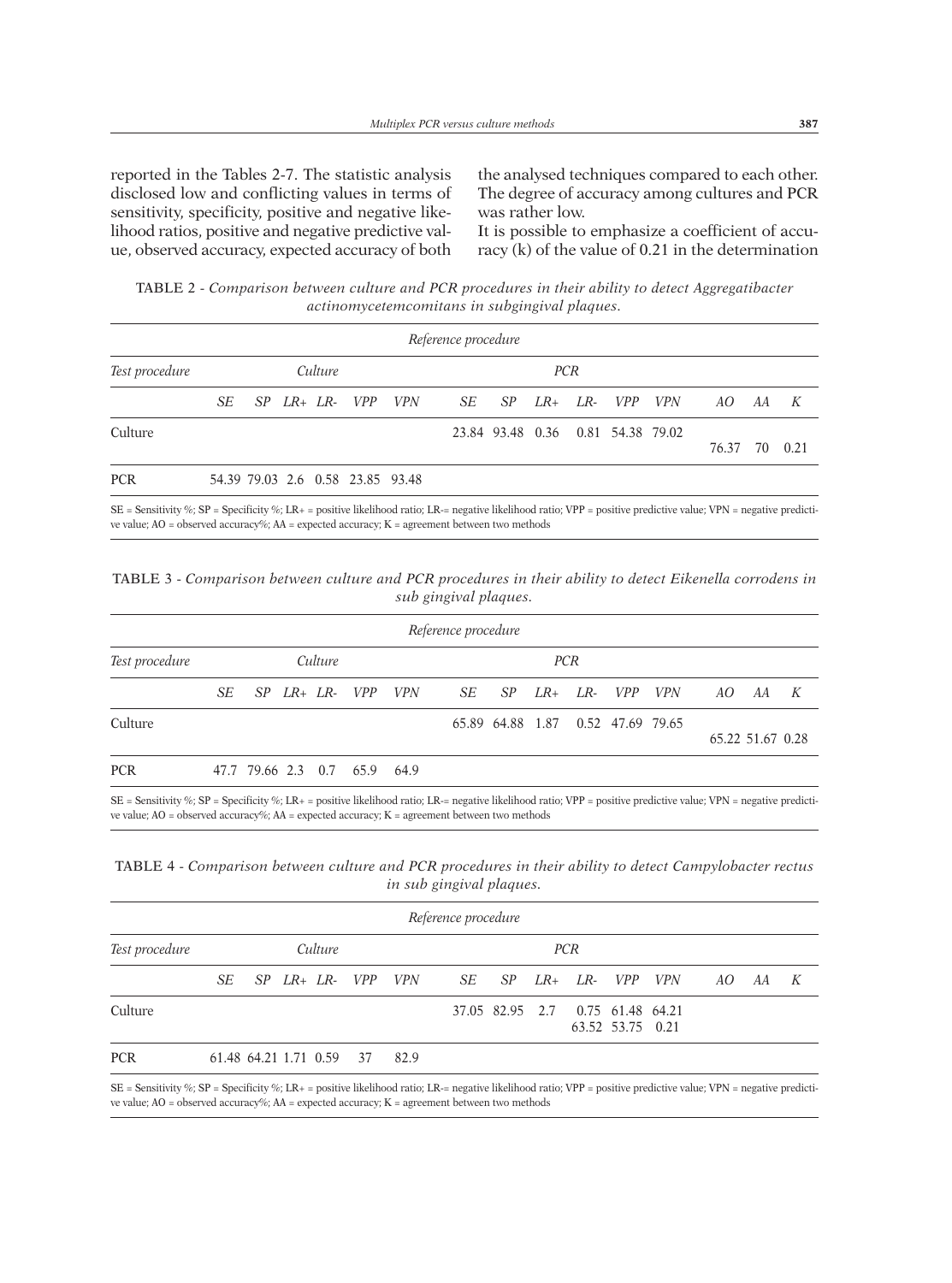of *A. actinomycetemcomitans*, *C. rectus*, of 0.28 for *E. corrodens*, and of 0.36 for *P. gingivalis*, which is considered as a good degree of accuracy. It becomes weak for *F. nucleatum* (0.20) and *P. intermedia* (0.16).

## **DISCUSSION**

This study compared a molecular method, PCR, for highly preserved regions 16S rDNAs and the conventional culture method used for a long time

TABLE 5 - *Comparison between culture and PCR procedures in their ability to detect Fusobacterium nucleatum in subgingival plaques.*

|                |    |  |         |                                   |            | Reference procedure   |                                   |  |  |  |  |    |                 |   |  |
|----------------|----|--|---------|-----------------------------------|------------|-----------------------|-----------------------------------|--|--|--|--|----|-----------------|---|--|
| Test procedure |    |  | Culture |                                   | <b>PCR</b> |                       |                                   |  |  |  |  |    |                 |   |  |
|                | SE |  |         | $SP$ $LR+$ $LR VPP$               | <i>VPN</i> | SE SP LR+ LR- VPP VPN |                                   |  |  |  |  | AO | AA              | K |  |
| Culture        |    |  |         |                                   |            |                       | 57.56 62.54 1.53 0.67 55.69 64.31 |  |  |  |  |    | 60.3 50.35 0.20 |   |  |
| <b>PCR</b>     |    |  |         | 55.69 64.31 1.56 0.68 57.56 62.54 |            |                       |                                   |  |  |  |  |    |                 |   |  |

SE = Sensitivity %; SP = Specificity %; LR+ = positive likelihood ratio; LR-= negative likelihood ratio; VPP = positive predictive value; VPN = negative predictive value; AO = observed accuracy%; AA = expected accuracy; K = agreement between two methods

TABLE 6 - *Comparison between culture and PCR procedures in their ability to detect Porphyromonas gingivalis in subgingival plaques.*

|                |    |  |         |                      |                                  | Reference procedure |                                   |  |             |            |                  |    |   |
|----------------|----|--|---------|----------------------|----------------------------------|---------------------|-----------------------------------|--|-------------|------------|------------------|----|---|
| Test procedure |    |  | Culture |                      |                                  |                     |                                   |  |             |            |                  |    |   |
|                | SE |  |         | $SP$ $LR + LR - VPP$ | <i>VPN</i>                       | SE SP               |                                   |  | LR+ LR- VPP | <i>VPN</i> | AO.              | AA | K |
| Culture        |    |  |         |                      |                                  |                     | 36.17 94.48 6.55 0.67 58.62 87.26 |  |             |            | 84.12 75.16 0.36 |    |   |
| <b>PCR</b>     |    |  |         |                      | 87.26 58.62 4.6 0.47 36.17 94.48 |                     |                                   |  |             |            |                  |    |   |

SE = Sensitivity %; SP = Specificity %; LR+ = positive likelihood ratio; LR-= negative likelihood ratio; VPP = positive predictive value; VPN = negative predictive value; AO = observed accuracy%; AA = expected accuracy; K = agreement between two methods

TABLE 7 - *Comparison between culture and PCR procedures in their ability to detect Prevotella intermedia in subgingival plaques.*

|                |    |  |         |                                | Reference procedure |     |             |                                   |            |     |                  |   |
|----------------|----|--|---------|--------------------------------|---------------------|-----|-------------|-----------------------------------|------------|-----|------------------|---|
| Test procedure |    |  | Culture |                                |                     |     |             |                                   |            |     |                  |   |
|                | SE |  |         | $SP$ $LR + LR - VPP$ $VPN$     | SE <sub>SE</sub>    | -SP | $LR+$ $LR-$ | <i>VPP</i>                        | <i>VPN</i> | AO. | AA               | K |
| Culture        |    |  |         |                                |                     |     |             | 33.33 81.99 1.85 0.81 46.28 72.54 |            |     | 66.54 59.89 0.16 |   |
| <b>PCR</b>     |    |  |         | 46.28 72.55 1.68 0.74 33 81.99 |                     |     |             |                                   |            |     |                  |   |

SE = Sensitivity %; SP = Specificity %; LR+ = positive likelihood ratio; LR-= negative likelihood ratio; VPP = positive predictive value; VPN = negative predictive value; AO = observed accuracy%; AA = expected accuracy; K = agreement between two methods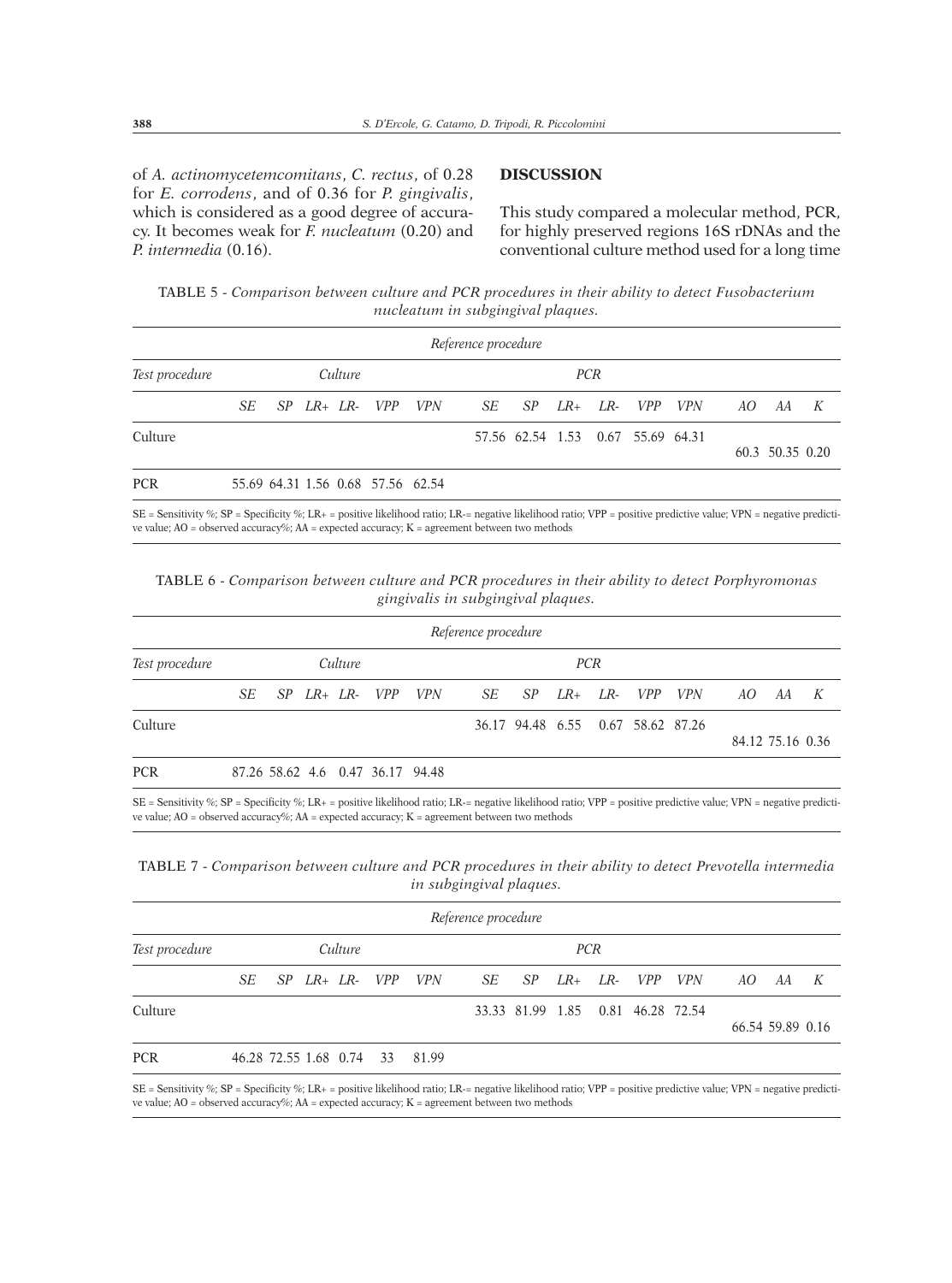in our oral microbiology laboratory, in determining the principal pathogens in the samples of subgingival plaque of patients with periodontal diseases. These two techniques were compared because their detection limit was similar  $(10^3-10^4)$ cells for anaerobic cultures,  $10^2$ - $10^3$  cells for multiplex PCR).

At the beginning, as a point of comparison for our multiplex PCR, the culture examination was chosen because it has long been considered the gold standard. The new technique shows a low sensitivity with higher values of specificity, with scarce possibilities therefore of false positives in the search for *A. actinomycetemcomitans*, *E. corrodens* and *P. intermedia.* On the other hand, it has the best sensitivity and poor specificity in the search of *P. gingivalis*.

This study also calculated the diagnostic validity of culture using PCR as the standard reference, as suggested by Riggio *et al.* (1996). The culture method shows a high precision in the possibility of identifying false positives (high specificity), superior to that shown in the contrary hypothesis, in the determination of *A. actinomycetemcomitans*, *C. rectus, P. gingivalis*, and *P. intermedia*. In the absence of a standard of reference, each technique has the same probability of demonstrating the truth. To determine the degree of accuracy between the two methods, they were analyzed according to the perspective that both methods are procedures of reference and test procedures of the examined microorganisms. This can be considered a good strategy, which however observes the problem of evaluation of the characteristics of a diagnostic test in the absence of a gold standard (a very common situation, considering that the presence of a standard is an exception).

The traditional standard used in parodontal microbiology, dilutions in series of anaerobic crops, appears to be the more deficient research method compared to PCR, having made the lowest values of prevalence for four of the six examined microorganisms.

*E. corrodens* and *F. nucleatum* are the prevailing species, being present in 45.18% (culture) and 46.5% (PCR) of the samples respectively. *P. gingivalis* is the species least represented since it was positive to the culture examination only in 10.96% of cases. The study confirmed the strong association of analyzed bacteria with severe forms of periodontitis and the results obtained

for *A. actinomycetemcomitans P. gingivalis E. corrodens* and *F. nucleatum* are in accordance with those of previous studies. (Riggio *et al.,* 1996; Mullaly *et al*., 2000; Kamma *et al.,* 2004; Ledder *et al.,* 2007). For *P. intermedia* and *C. rectus* our study noted an inferior prevalence to those indicated by Mullaly *et al*. (2000) and Kamma *et al.* (2004), but also in the range of different studies (Sanz *et al.,* 2004). The explanation can be looked for in terms of selected patients, methods used and geographical differences (Herrera *et al.,* 2008).

In the search for *F. nucleatum* and *E. corrodens*, the culture method furnishes a greater percentage in comparison to PCR. There are numerous matters that explain the variations of the levels of determination reached by the two methods. The most probable theory is related to the fact that the culture medium is not specific for *F. nucleatum* and *Fusobacterium periodonticum*. The analysis can thus induce an overestimate by confusion of colonies, which is not the case for PCR. The low sensitivity shown by PCR in comparison to culture, in the examination of *E. corrodens* and *F. nucleatum* is to be considered due either to the extreme competitiveness that characterizes the subgingival flora, or to the incorrect biochemical identification of the colonies or to the scarce specificity of the primers, or to the technical inadequacies or to a change of bases in the gene among the different strains that can prevent bonding of the primers to their sequence target. The possibility that in the PCR the primers can hybrid with DNA of near or predominant species was minimized through accurate selection of the primers and tests of cross-reaction, but likewise, false positives or negatives can be caused by non specific imputable bonds to the same technique or to a certain genetic variability.

However, it is more difficult to justify the culture positive PCR negative. This case could mean a false positive identified by culture. This has been reported with the species *Haemophilus aphrophilus* which can show cross-reactivity with some of the biochemical tests used to identify *A. actinomycetemcomitans* (Lau *et al.,* 2004). Another possibility is the presence of false negatives with PCR. This could be justified by the presence of the genetic variations in their sequence. Once verified that the prevalence of an organism in the sample of subgingival plaque is functioning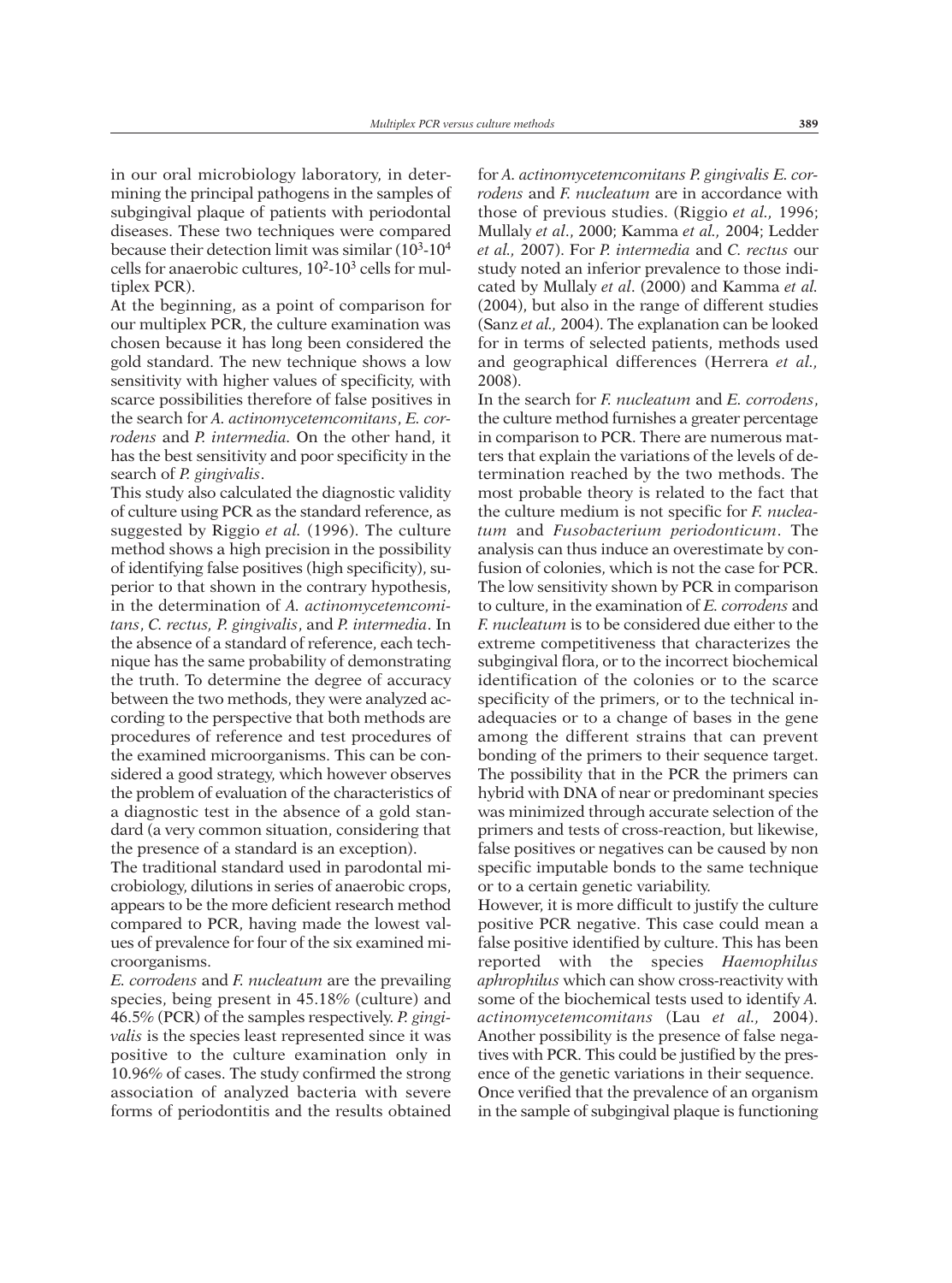through the method of observation and of the microorganism itself, it can be claimed that in reality none of the two methods can be considered the standard of reference.

From the analysis of our results and from those in literature it is possible to observe that no one wants to block the use of the culture method for the search of oral microorganisms, still valid today as shown by our work (see example of *E. corrodens, F. nucleatum*) but it is suggested that the new molecular method can determine these microorganisms more accurately.

Despite the passing of the years and the large number of studies, much confusion persists on which method is more appropriate for the search of periodontopathogenic bacteria, considering also that recent works by different authors continue to consider the great utility that the culture method continues to offer despite the advent of real time PCR and more sensitive DNA probes (Lau *et al.,* 2004; Verner *et al.,* 2006).

Culture methods have the advantage of being able to detect a wide variety of species; the characterization of all isolates may allow the identification of unexpected or new species. This technique enables us to search for all the microorganisms present in a non-specific way and it remains the most objective technique (gold standard). However, taxa present in low proportions might be missed unless selective culture techniques are used, but such techniques are often too suppressive.

PCR can by-pass many of the restrictions of anaerobic cultures and have a lower detection limit than non-selective cultures, but they are only applicable to pre-selected target species for which antibodies of known specificity must be available (Teoman *et al*., 2007). One significant advantage of this multiplex PCR is the multitarget analysis, i.e. it can detect more than one bacterial species at a time.

The choice could depend on the demand in time for the analysis. PCR can provide results in 2h, whereas anaerobic cultures require 7-8 days to confirm the presence of putative periodontopathogens (and nearly an extra week for the antibiogram dates).

Although interest in the culture technique remains relative, because of the presence of biofilm and the complexity of the oral flora, we still have no other tested scientific method by which to analyze the sensitivities of pathogens to antibiotics (D'Ercole *et al*., 2008).

In conclusion, the ideal technique for accurate detection of pathogens in subgingival plaque samples has yet to be developed. The high sensitivity and specificity of multiplex PCR justifies its use in epidemiological studies of periodontal diseases. Both these techniques can detect multiple bacterial species coincidentally, but the bacterial cultures can detect unexpected bacteria and also allow the determination of antibiotic resistance.

#### ACKNOWLEDGMENTS

The Authors are grateful to Ray Pizzuto (M.A. English Language, Oxford University) for reading the text.

## **REFERENCES**

- D'ERCOLE S., PICCOLOMINI R., CAPALDO G., CATAMO G., PERINETTI G., GUIDA L. (2006). Effectiveness of ultrasonic instruments in the therapy of severe periodontitis: a comparative clinical-microbiological assessment with curettes. *New Microbiologica*. **29**, 101-110.
- D'ERCOLE S., CATAMO G., PICCOLOMINI R. (2008). Diagnosis in periodontology: a further aid through microbiological tests. *Critical Reviews in Microbiology*. **34**, 1-10.
- EICK S., PFISTER W. (2002). Comparison of microbial cultivation and a commercial PCR based method for detection of periodontopathogenic species in sub gingival plaque samples. *Journal of Clinical Periodontology*. **29**, 638-644.
- GOLDSTEIN E.J.C., TARENZI L.A., AGYARE E.O., BERGER J.R. (1983). Prevalence of *Eikenella corrodens* in dental plaque. *Journal of Clinical Microbiology.* **17**, 636-639.
- HAFFAJEE A.D., TELES R.P., SOCRANSKY S.S. (2006). Association of *Eubacterium nodatum* and *Treponema denticola* with human periodontitis lesions. *Oral Microbiology Immunology*. **21**, 269-282.
- HERRERA D., CONTRERAS A., GAMONAL J., OTEO A., JARAMILLO A., SILVA N., SANZ M., BOTERO J.E., LEÓN R. (2008). Sub gingival microbial profiles in chronic periodontitis patients from Chile, Colombia and Spain. *Journal of Clinical Periodontology*. **35**, 106- 113.
- JERVOE-STORM P.M., KOLTZSCHER M., FALK W., DORFLER A., JEPSEN S. (2005). Comparison of culture and real time PCR for detection and quantification of five putative periodontopathogenic bacteria in sub gingival plaque samples. *Journal of Clinical Periodontology*. **33**, 778-783.
- KAMMA J.J., NAKOU M., BAEHNI P.C. (1999). Clinical and microbiological characteristics of smokers with ear-